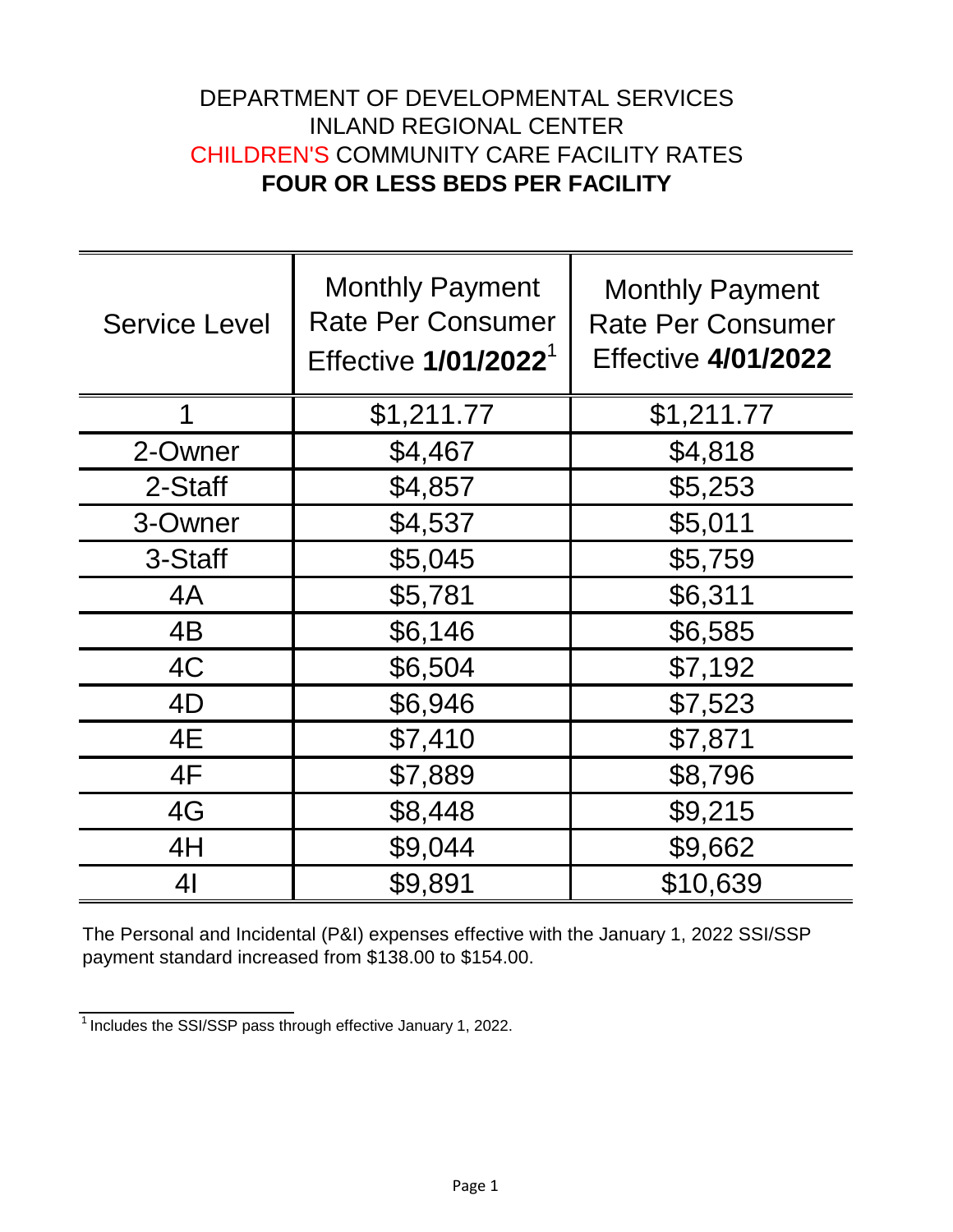## DEPARTMENT OF DEVELOPMENTAL SERVICES INLAND REGIONAL CENTER CHILDREN'S COMMUNITY CARE FACILITY RATES **FIVE OR SIX BEDS PER FACILITY**

| <b>Service Level</b> | <b>Monthly Payment</b><br><b>Rate Per Consumer</b><br>Effective 1/01/2022 <sup>1</sup> | <b>Monthly Payment</b><br><b>Rate Per Consumer</b><br><b>Effective 4/01/2022</b> |
|----------------------|----------------------------------------------------------------------------------------|----------------------------------------------------------------------------------|
| 1                    | \$1,211.77                                                                             | \$1,211.77                                                                       |
| 2-Owner              | \$3,095                                                                                | \$3,496                                                                          |
| 2-Staff              | \$3,377                                                                                | \$3,811                                                                          |
| 3-Owner              | \$3,696                                                                                | \$4,287                                                                          |
| 3-Staff              | \$4,060                                                                                | \$4,831                                                                          |
| 4A                   | \$4,645                                                                                | \$5,269                                                                          |
| 4B                   | \$4,985                                                                                | \$5,524                                                                          |
| 4C                   | \$5,324                                                                                | \$6,143                                                                          |
| 4D                   | \$5,720                                                                                | \$6,440                                                                          |
| 4E                   | \$6,163                                                                                | \$6,772                                                                          |
| 4F                   | \$6,612                                                                                | \$7,681                                                                          |
| 4G                   | \$7,120                                                                                | \$8,062                                                                          |
| 4H                   | \$7,682                                                                                | \$8,483                                                                          |
| 41                   | \$8,476                                                                                | \$9,450                                                                          |

The Personal and Incidental (P&I) expenses effective with the January 1, 2022 SSI/SSP payment standard increased from \$138.00 to \$154.00.

 $\frac{1}{1}$  Includes the SSI/SSP pass through effective January 1, 2022.